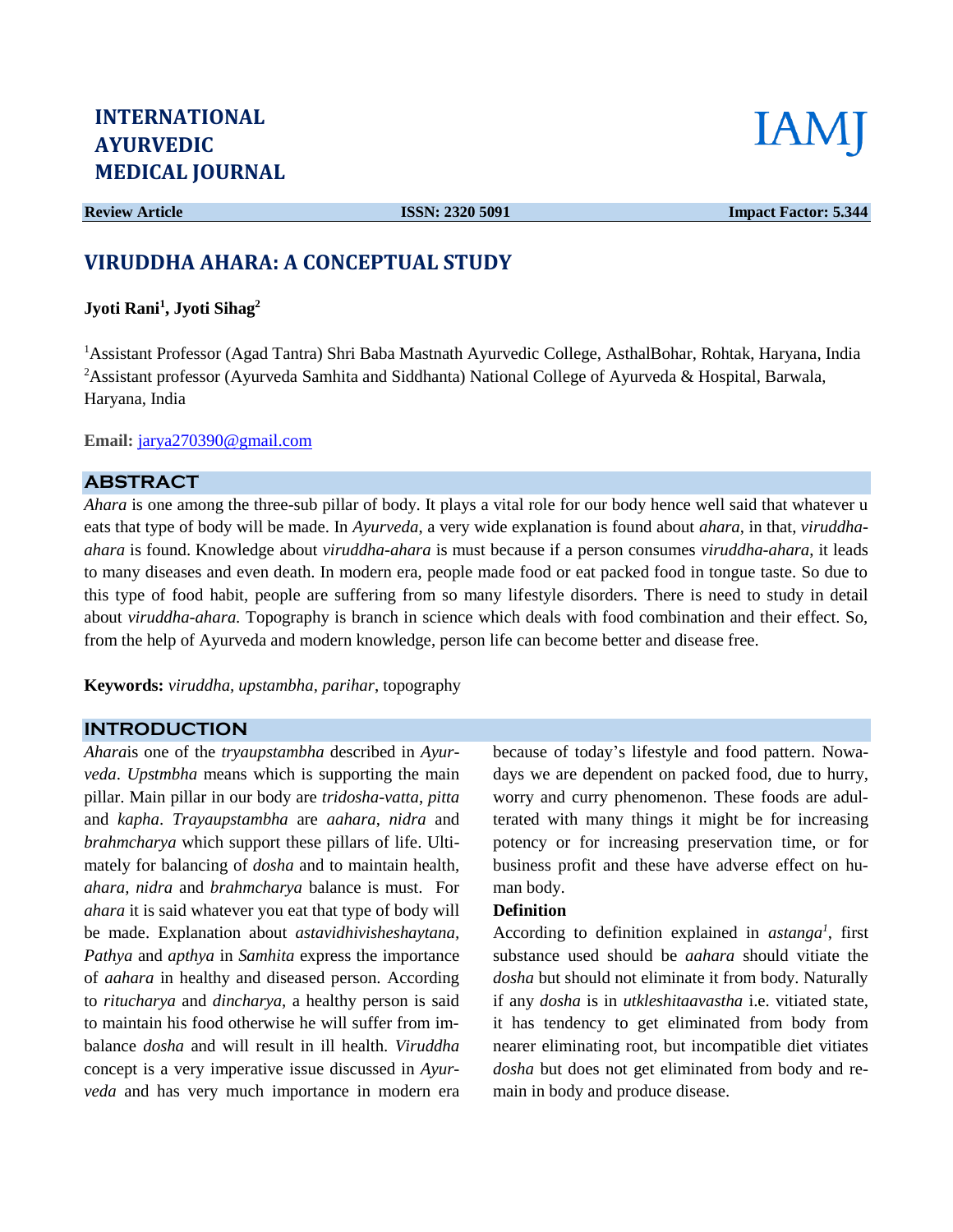The literal meaning of word *Viruddha* is opposite. It sounds that the food combination of certain type of food may have $2$ 

- opposite properties
- opposite activities on the tissues
- may exert some unwanted effect on the body when processed in a form
- may exert undesirable effects, when combined in certain proportion
- may have unwanted effect if consumed at wrong time.

## **Types**

18 types of *virudhaahara* is described in *caraka*- (3)

**1.** *Desha Viruddha:* Foods which have similar properties to that geographical area, it will act as *virudhaahara* because it will increase the *dosha* vitiation which is naturally aggravated in that region.

Eg- taking *kaphakara*(heavy) *ahara* in *anoopdesha* (humid area)

**2.** *Kala Viruddha***:** In *Ayurveda* concept of *ritucharya* is told according to season for a healthy life because according to season or *ritu* naturally *dosha* becomes vitiated. At that time, if person take food of similar quality it will result in aggressive vitiation of *dosha*.

**3.** *Agni Viruddha: Agnibala* is of 4 types- *Mandagni*, *Teekshnagni*, *Vishamagni* and *Samagni*. Person should take food according to his *agnibala*, if he neglects, he will suffer from *agnimandya* which is told the root of all disease. E.g- if a person is having *mandagni* and took *guru*, *snigdhaaahara*, his *agni* will not able to digest that heavy food so it will lead to disease like *grahni*, *udararog*.

**4.** *Matra Viruddha***:** In *Ayurveda*, *Aharamatra* is explained under two definition i.e. *Sarvagraha, Parigraha*

The total quantity is known as *Sarvagraha* and individual quantity is called *Parigraha*.

Quantity of *Sarvagraha* and *Parigraha* is not same for all. It is decided according to *agnibala*. The amount of food which without disturbing the evenness of *doshas* and *dhatus*, gets digested and metabolized in proper time is regarded as *Matravatahara*. It positively helps the individual in bringing about strength, complexion,

happiness and longevity. *Amatravatahara* does the opposite.

**5.** *Satmya Viruddha***:** *Satmya* means the substances which bring wellness to person. The food taken opposite to *satmay* is *SatmyaViruddha*. e.g.-the person who consume sweet food article daily and if he starts consuming pungent food in excess quantity, then it will affect his health.

**6.** *Dosha Viruddha:* When *dosha* is increased, if person consume food of same quality, it will be *doshavirudha.*

e.g. – A person of *kaphaja* constitution or in whom there is increase of *kaphadosha*, sweet and oily food is regarded as *Doshaviruddha*.

**7.** *Samskara Viruddha: Samskara* means processing the food items to change its qualities. *Gunantaradaanam* word is used for describing *samskara*. <sup>4</sup>Various methods of preparation are used for processing of diet / food substances to get more qualitative properties, but when these methods, are not according to rules and regulations of dietetics, one cannot get more qualitative properties but instead get the harmful effect of food substances. So, this type of *Samskara* (preparation) is called *Samskara Viruddha* due to harmful effects it produces on the body tissues.

**8.** *Paka Viruddha***:** If food is over cooked or under cooked, or with a wrong fuel, it misses its nutritional value and not easily digestible, these all are considered under *pakaviruddha*.

**9.** *Veerya Viruddha***:** Substances having opposite potency should not consume at one time. It can be *rasa viruddha* or *viryaviruddha*. E.g.- milk should not take with citrus fruit or salt.

**10.** *Koshta Viruddha***:** *Kostha* are of three type*mridu, Madhya*, and *pravara*. Food and medicine should be consumed according to *kostha*. E.g- If a *KruraKoshta* person is given mild purgative, it would not be effective. Administration of a strong purgative is higher doses for *Mridukoshta* person.

**11***. Avastha Viruddha:* Incompatibility with reference to condition of a person is known as *Avasthaviruddha*. e.g. Intake of *vata* aggravating food by a person after exhaustion, sexual act, and Physical exer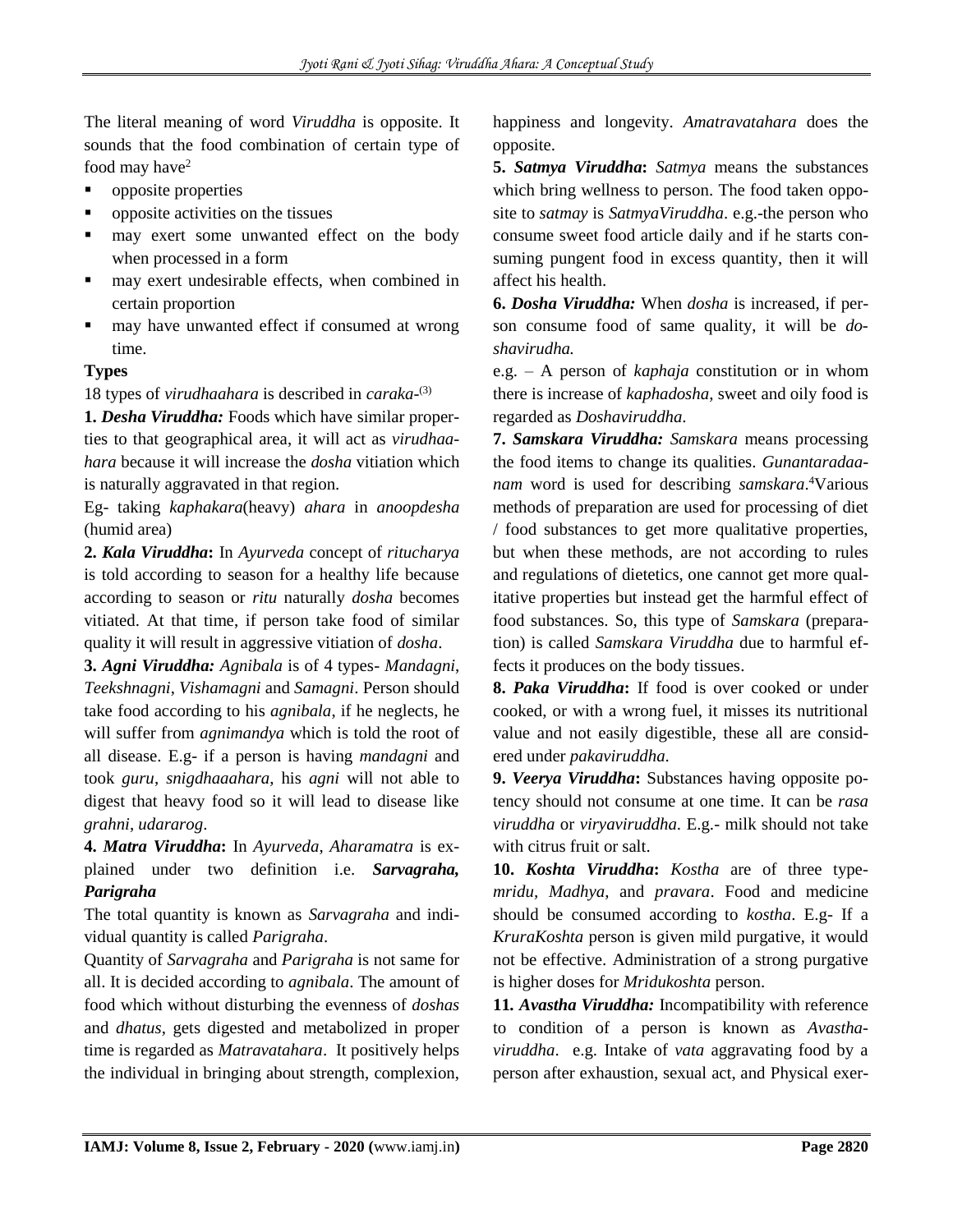cise. Intake of *Kapha* aggravating food by a person after sleep or drowsiness.

**12.***Krama Viruddha-* In our *Ayurveda*, *dincharya* is told for maintains of health. *Ahara* should be consumed after clearance of bowel and after taking bath. But nowadays right schedule is not followed e.g.bed teas sign of modernization or due to fixed break time in institute or office, food is not consumed when person feels hungry.

**13.***Parihara Viruddha***:** '*Parihara'* means 'the food substances which are to be avoided according to the condition. In diseased condition, intake of food substances, which are mentioned as *Apathya* (unwholesome) in that disease is called *PariharaViruddha*, e.g. intake of heavy food in *medajaroga*.

**14.***Upachara Viruddha: UpacharaViruddha* is the violence of rule mention during any treatment procedure. e.g.- Intake of cold water after taking ghee.

**15.***Samyoga Viruddha:* Substances that are harmful when used in combination. e.g.- Intake of Sour fruits or any sour things withMilk.

**16***. Hridaya Viruddha:* "*Hridaya*" means pleasant. One should not take a food item for which the person has apathy, or he does not want to eat.

**17.** *Sampat Viruddha:* Intake of food articles which are not having edible qualities can be considered as *Sampatviruddha*. For example- Intake of fruit that is not ripe or over ripened or putrefied.

**18.** *Vidhi Viruddha***:** *Ayurveda* has told some general rule for consumption of food under the heading of *Ashtaaharavidhi-visesayatana*. One should eat food, which is hot, unctuous, non-antagonistic in potency, in proper quantity and after full digestion of the previous meal, in a congenial place, provided with all the accessories, neither too hurriedly, nor too leisurely, without talking or laughing with full concentration and having proper regard to oneself. If a person is not following the rules, then it is considered as *Vidhi Viruddha*

Apart from these eighteen types explained by *Acharya Caraka,* Some more types of *viruddha* are added by Acharya Sushruta<sup>(5)</sup>. They are as follows-*Rasa Viruddha-*

Intake of food having contradictory tastes and act antagonistic to the tissues is considered as *Rasa Viruddha.* Eg- *Madhura rasa* taken along with *Amla, Lavana, Kashaya, Katu* and *Tikta rasa.*

### *VipakaViruddha-*

Intakes of food having contradictory *vipaka* are incompatible to the tissues of the body. Following *rasas* produce contradictory *vipaka* in the body- *Madhura rasa* with *Katu*, *Tikta* and *Kashaya rasa.*

*Acharya Vagbhatta*(6)had given many example of *viruddhaahara*

### **Effects of** *Viruddha-ahara*

*Viruddha-ahara* acts in the way of *visha* do. Its action are told like *garavisha* and *virudhahara* results in *ama* production which is called *visha*.<sup>(7)</sup>*Virudha-ahara* effect can be like *tikshna visha* as it cause death immediately or it can be as latent like *gara* and *dooshivisha*.

### **Disease due to** *viruddha-ahara*

*Caraka* has mentioned that such types of wrong combinations can lead to even death.<sup>(8)</sup> Diseases caused by*Viruddha-aahara* are-impotency, erysipelas, blindness, ascites, bullous, insanity, fistula in ano, coma or fainting, intoxication, abdominal distention, stiffness in neck, varieties of anemia, indigestions, various skin diseases, diseases of intestines, swelling, gastritis, fever, rhinitis, and infertility. It can be observed from the above list that *Viruddha-anna* can lead to disorders up to impotency and infertility, thus it has an impact up to *Shukradhatu Dushti*. From this list of diseases, it can be said that, consumption of *Viruddhaahara* causes imbalance in all system of body.

### *Virudhhaahara*

leads to *agni* vitiation which is the main root of disease

leads to *dosha* vitiation but not expel them out, but block *srotas*

leads to disease and death.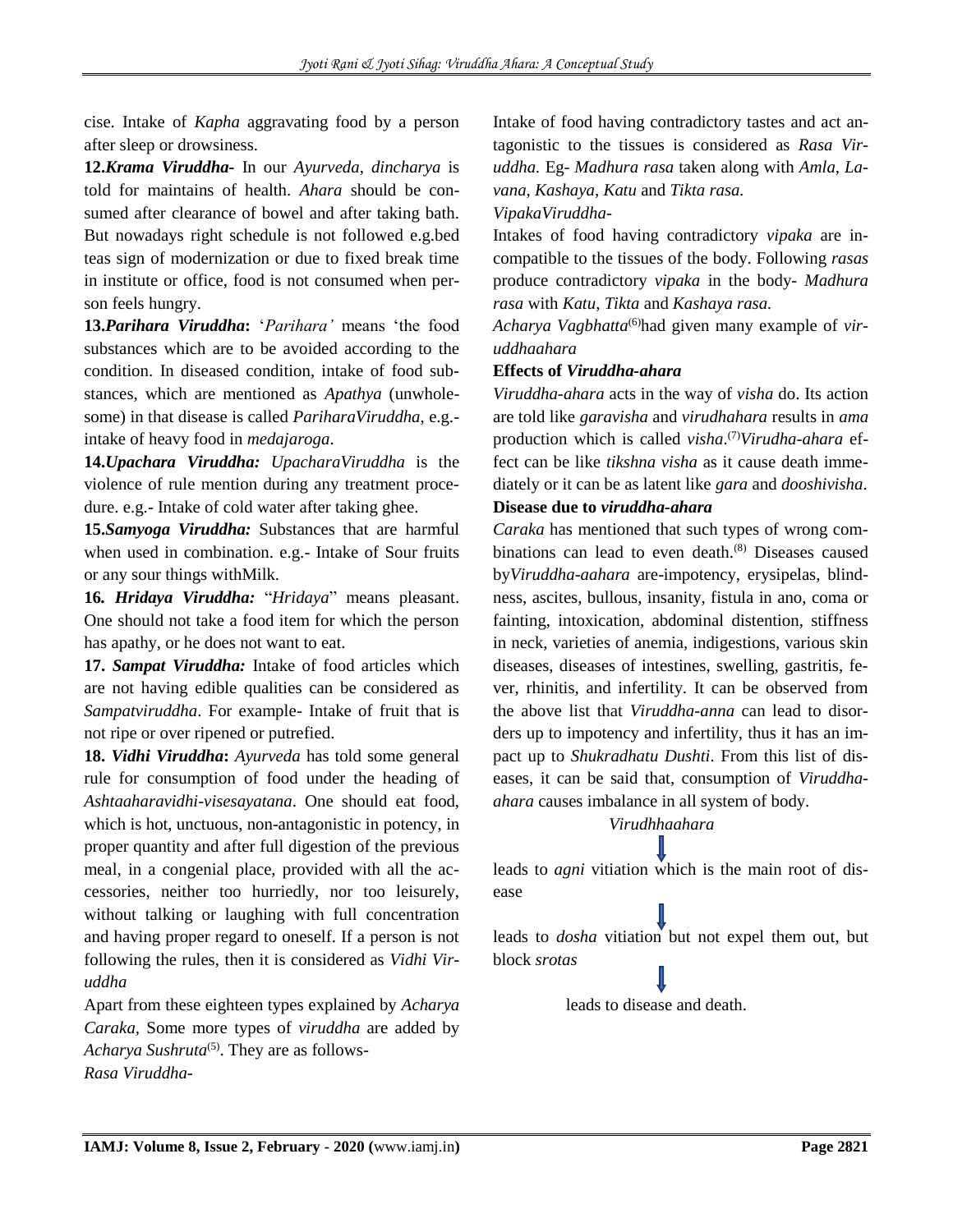*Chikitsa-* Some conditions are explained under which effect of *viruddha-ahara* doesn't work. The ill effects of *Viruddha-ahara* will be nullified if person is-

*Vaya*- young age

*Diptaagni*- good digestive power

*Bala*- immunity and body built is good

*Shalinam*- lives with *sadvrutta*

*Vyayama*- does exercise

*Snigdha Ahara*- food with ghee etc.

### **Exception in** *virudhaahara* **-**

Eg- 1) honey given with hot liquid to induce *vaman* 2)honey +*ghruta* is given in newborn baby

3) *lasunaksheerpaka*

**Treatment principles in** *Viruddha Ahara(***9) A.***Anagatvyadhichikitsa-*

1) *Nidanaparivarjana*

2) *Abhisanskruti*-

*Abhisamskruti* is the final step to strengthen the body in order to withstand the effects of *Viruddhahara* which is achieved by *Hita-aharas* including *Rasayanas*. Adoption of good food item and leaving of bad food should be in *padmsikabhaga*- should be in ¼ or  $1/16^{(10)}$ 

## **B.** *Aagatavyadhichikitsa*

*1. Nidanparivarjana*

- 2. *Sodhana* Depending on the nature of the disease, selection of *shodhana* can be done. For Eg-*Vamana* in case of *Kushta*, *Virechana* in case of *Visarpa* and Udara.
- 3. *Shaman* symptomatic treatment

## **DISCUSSION**

Some condition can be explained under concepts of *Viruddha-ahara*-

### **Food Incompatibility-**

The term 'Incompatible' generally Food incompatibility is when two elements do not have an affinity for each other and those element causes the disturbance of metabolism which inhibit the formation of tissue.<sup>(11)</sup>

### **Food intolerance**-

Food intolerance is difficulty in digesting a food. This can lead to various symptoms such as intestinal gas, abdominal pain or diarrhea.<sup>(12)</sup>if the person eats a food for which , he is allergic, certain cells make a lot of IgE for the part of the food that triggers his allergy, called an allergen. The IgE gets released and attaches to the surface of mast cells. For the first time, person did not get any reaction, but for the next time, the allergen interacts with that IgE and triggers the mast cells to release chemicals such as [histamine.](https://www.webmd.com/allergies/what-are-histamines) Depending on the tissue, these chemicals cause various symptoms. Common Food causes allergies are- Peanuts, tree nuts, such as walnuts, Shellfish etc. For children, the food allergens that most often cause problems are[-Eggs,](https://www.webmd.com/food-recipes/ss/slideshow-eggs-6-ways) milk, peanuts $^{(13)}$ Most often, food intolerance is confused with [food](https://www.aaaai.org/conditions-and-treatments/allergies/food-allergies.aspx)  [allergy.](https://www.aaaai.org/conditions-and-treatments/allergies/food-allergies.aspx) Food intolerances involve the digestive system. Food allergies involve the immune system. With a food allergy, even a tiny amount of the food has the potential to lead to a serious or life-threatening reaction called [anaphylaxis.](https://www.aaaai.org/conditions-and-treatments/allergies/anaphylaxis.aspx)<sup>(14)</sup>For example, being allergic to milk is different from not being able to digest it properly because of [lactose intolerance.](https://www.webmd.com/digestive-disorders/digestive-diseases-lactose-intolerance) (15)

### **Food Poisoning-**

It is acute gastro-enteritis caused by the ingestion of food or drink contaminated with either living bacteria or their toxins or inorganic substances and poisons derived from plants and animals.<sup>(16)</sup>

### **Food additives**

Substances that are added to food to maintain or improve the safety, freshness, taste, texture, or appearance of food are known as food additives (17) Though, these preservative are used in small quantity for a long time, so it accumulates in body & shows many hazardous effects on body. Nitrates & nitrites mainly used for preservation of meat, beef etc. It causes allergy, asthma, nausea, vomiting, headache also can cause cancer.

## **CONCLUSION**

*Viruddhaahara* is a unique and imperative topic which is clarified in Ayurveda. Although it is nicely explained in context but in regular OPD, a doctor almost neglects the questioning about food habit. Almost all disease has *viruddhaahara* as causative factor, so that a doctor should review all the fact about food habit of patient. All example explained in Ayurveda not certainly are in use, but if seen with intellectuality, modern food habit is full of *viruddha-ahara*, which we